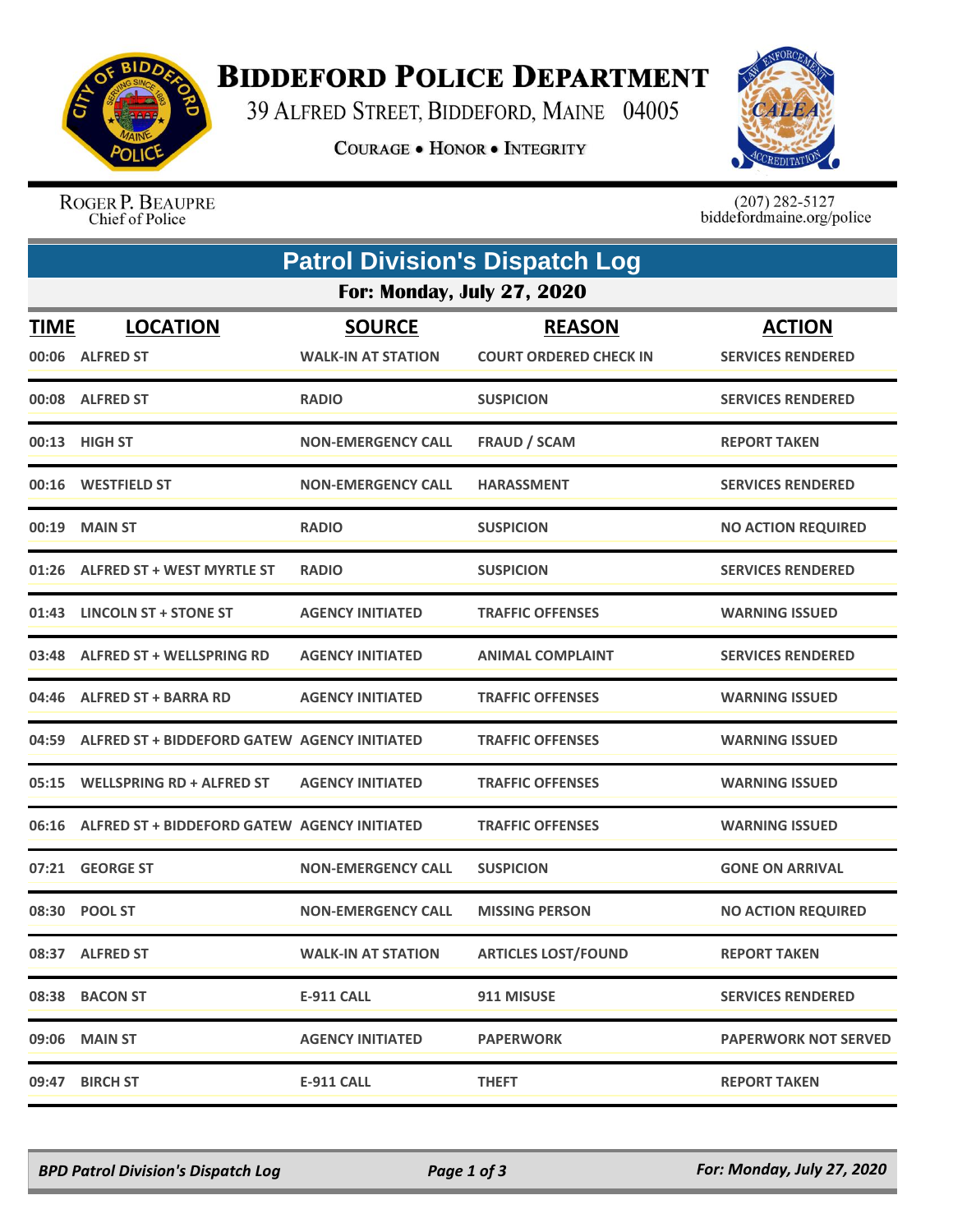| <b>TIME</b> | <b>LOCATION</b>                | <b>SOURCE</b>             | <b>REASON</b>                 | <b>ACTION</b>             |
|-------------|--------------------------------|---------------------------|-------------------------------|---------------------------|
|             | 09:56 POOL ST                  | <b>NON-EMERGENCY CALL</b> | <b>MISSING PERSON</b>         | <b>REPORT TAKEN</b>       |
|             | 11:03 ALFRED ST                | <b>WALK-IN AT STATION</b> | <b>PAPERWORK</b>              | <b>PAPERWORK SERVED</b>   |
|             | 11:34 ALFRED ST                | <b>WALK-IN AT STATION</b> | <b>COURT ORDERED CHECK IN</b> | <b>SERVICES RENDERED</b>  |
|             | <b>11:59 HILL ST</b>           | <b>NON-EMERGENCY CALL</b> | <b>PAPERWORK</b>              | <b>SERVICES RENDERED</b>  |
|             | 12:26 SOUTH ST                 | <b>AGENCY INITIATED</b>   | <b>CHECK WELFARE</b>          | <b>NO ACTION REQUIRED</b> |
|             | 12:33 ELM ST                   | <b>NON-EMERGENCY CALL</b> | <b>CRIMINAL MISCHIEF</b>      | <b>REPORT TAKEN</b>       |
|             | 12:39 SULLIVAN ST              | <b>NON-EMERGENCY CALL</b> | <b>HARASSMENT</b>             | <b>UNFOUNDED</b>          |
|             | 13:01 GEORGE ST                | <b>NON-EMERGENCY CALL</b> | <b>SUSPICION</b>              | <b>NEGATIVE CONTACT</b>   |
|             | 13:08 BIRCH ST                 | <b>NON-EMERGENCY CALL</b> | <b>THEFT</b>                  | <b>REPORT TAKEN</b>       |
| 13:25       | <b>GEORGE ST</b>               | <b>NON-EMERGENCY CALL</b> | <b>SUSPICION</b>              | <b>GONE ON ARRIVAL</b>    |
|             | 14:05 POOL ST                  | <b>AGENCY INITIATED</b>   | <b>TRAFFIC OFFENSES</b>       | <b>VSAC ISSUED</b>        |
|             | 14:12 ALFRED ST                | <b>NON-EMERGENCY CALL</b> | <b>ALL OTHER</b>              | <b>SERVICES RENDERED</b>  |
|             | 15:26 POOL ST                  | <b>AGENCY INITIATED</b>   | <b>TRAFFIC OFFENSES</b>       | <b>WARNING ISSUED</b>     |
|             | 15:29 ALFRED ST                | <b>AGENCY INITIATED</b>   | <b>ARTICLES LOST/FOUND</b>    | <b>SERVICES RENDERED</b>  |
|             | 15:51 ALFRED ST                | <b>NON-EMERGENCY CALL</b> | <b>SUSPICION</b>              | <b>NEGATIVE CONTACT</b>   |
|             | 15:51 ELM ST                   | <b>NON-EMERGENCY CALL</b> | <b>HARASSMENT</b>             | <b>SERVICES RENDERED</b>  |
|             | 16:03 ELM ST + TRAVERS ST      | E-911 CALL                | 911 MISUSE                    | <b>CALL TRANSFERRED</b>   |
|             | 16:06 ALFRED ST                | <b>WALK-IN AT STATION</b> | <b>PAPERWORK</b>              | <b>SERVICES RENDERED</b>  |
|             | <b>16:06 HILL ST</b>           | <b>NON-EMERGENCY CALL</b> | <b>SCAM</b>                   | <b>REPORT TAKEN</b>       |
|             | 16:30 NEWTOWN RD               | <b>WALK-IN AT STATION</b> | <b>HARASSMENT</b>             | <b>SERVICES RENDERED</b>  |
|             | 16:47 EDWARDS AVE + ALFRED ST  | <b>NON-EMERGENCY CALL</b> | <b>CHECK WELFARE</b>          | <b>SERVICES RENDERED</b>  |
|             | <b>17:19 VINE ST</b>           | <b>NON-EMERGENCY CALL</b> | <b>CHECK WELFARE</b>          | <b>SERVICES RENDERED</b>  |
|             | 17:21 ALFRED ST                | <b>NON-EMERGENCY CALL</b> | <b>ALL OTHER</b>              | <b>SERVICES RENDERED</b>  |
|             | 17:29 ALFRED ST + JEFFERSON ST | <b>AGENCY INITIATED</b>   | <b>TRAFFIC OFFENSES</b>       | <b>WARNING ISSUED</b>     |
|             | 17:42 MAIN ST                  | E-911 CALL                | 911 MISUSE                    | <b>SERVICES RENDERED</b>  |

*BPD Patrol Division's Dispatch Log Page 2 of 3 For: Monday, July 27, 2020*